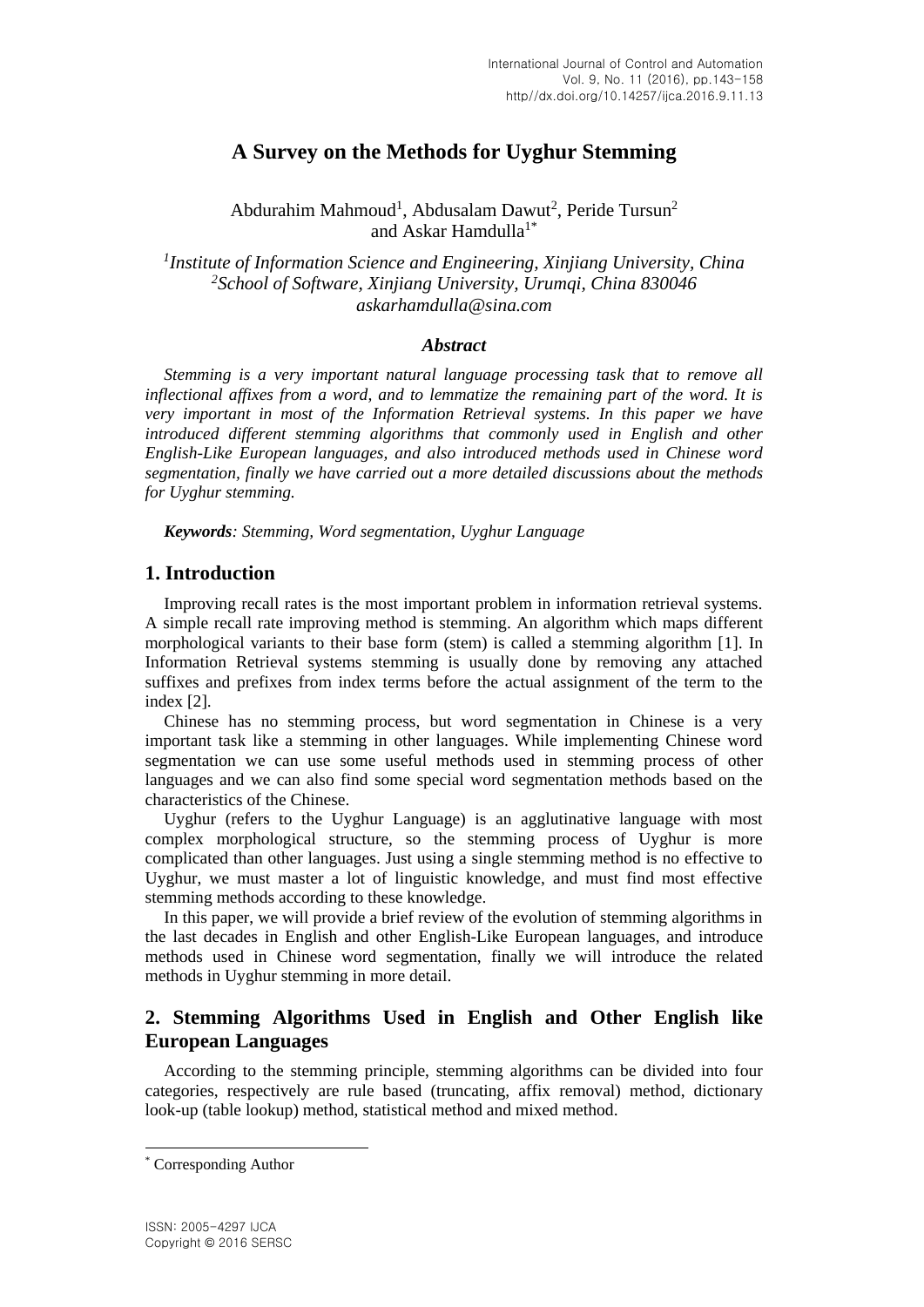## **2.1. Rule based Method**

Rule based method extracts stems or removes suffixes according to morphological variation of specific language. For example, in English, most of countable nouns change their plural form by adding suffix "s" at the end of these words, and nouns ending with "s", "z", "x", "ch", "sh" change their plural form by adding "es" at the end of these words. Stemmers can remove suffixes and restore stems according to these rules. Rule based methods can be subdivided into simple deletion method and the longest matching method. Simple deletion method is simple and fast, but the accuracy is low. The longest matching method matches word and suffixes, and deletes the longest matched suffix to obtain stem. The longest matching algorithm has a high accuracy, and widely used in English and other languages similar to English. The most representative algorithms are Lovins Algorithm [3], Dawson algorithm [4], Porter algorithm [5] and Paice/Husk algorithm[6].

## **2.1.1. Lovins Algorithm**

This algorithm was first proposed by Julie Beth Lovins in 1968, it is the first stemming algorithm mentioned in literature. It is a one-way, context sensitive algorithm. It consists of `two steps: suffix stripping and treatment of the remaining stem. It performs a lookup on a list of 294 endings, 29 conditions and 35 transforming rules [3]. It removes the longest suffix from a word.

This algorithm can handle removal of double letters in words, for example, words like 'getting' can be transformed to 'get' and also can handle many irregular plurals like index and indices, matrix and matrices *etc*. But the main shortcomings of this algorithm are it is time and data consuming, and many suffixes are not available in the endings.

## **2.1.2. Dawson Algorithm**

Dawson algorithm was proposed by John Dawson in 1974[4], it improved the rule and matching method of Lovins' algorithm. Dawson combined all the plural and simple affixes and increased the endings list. This algorithm also combined all word variants according to suffix list and matching rule.

# **2.1.3. Porter Algorithm**

Porter stemming algorithm is one of the most popular stemming methods proposed by M.F.Porter in 1980[5]. It is widely used in information retrieval systems, such as Lucene, Solr, Google, and so on, mainly used in term standardization [7]. This algorithm comprises of a set of conditional rules. These conditions are either applied on the stem or on the suffix or on the stated rules. It has five steps, and within each step, rules are applied until one of them passes the conditions. If a rule is accepted, the suffix is removed and the next step is performed. The resultant stem at the end of the fifth step returned.

In Porter algorithm, any word can be expressed as:

 $[C](VC)^{m}[V]$ 

Where C represents a list of consonants, V represents a list of vowels and m represents the measure of any word. For example:

m=0 TR, EE, TREE, Y, BY

m=1 TROUBLE, OATS, OATS, TREES, IVY

m=2 TROUBLES, PRIVATE, OATEN, ORDERY

The rule looks like the following:

 $\leq$ condition $\geq$   $\leq$ suffix $\geq$   $\to$   $\leq$ new suffix $\geq$ 

For example, a rule (m>0) TIONAL  $\rightarrow$  TION means "if the word has at least one vowel and consonant plus TIONAL ending, change the ending to TION". So "national" becomes "nation".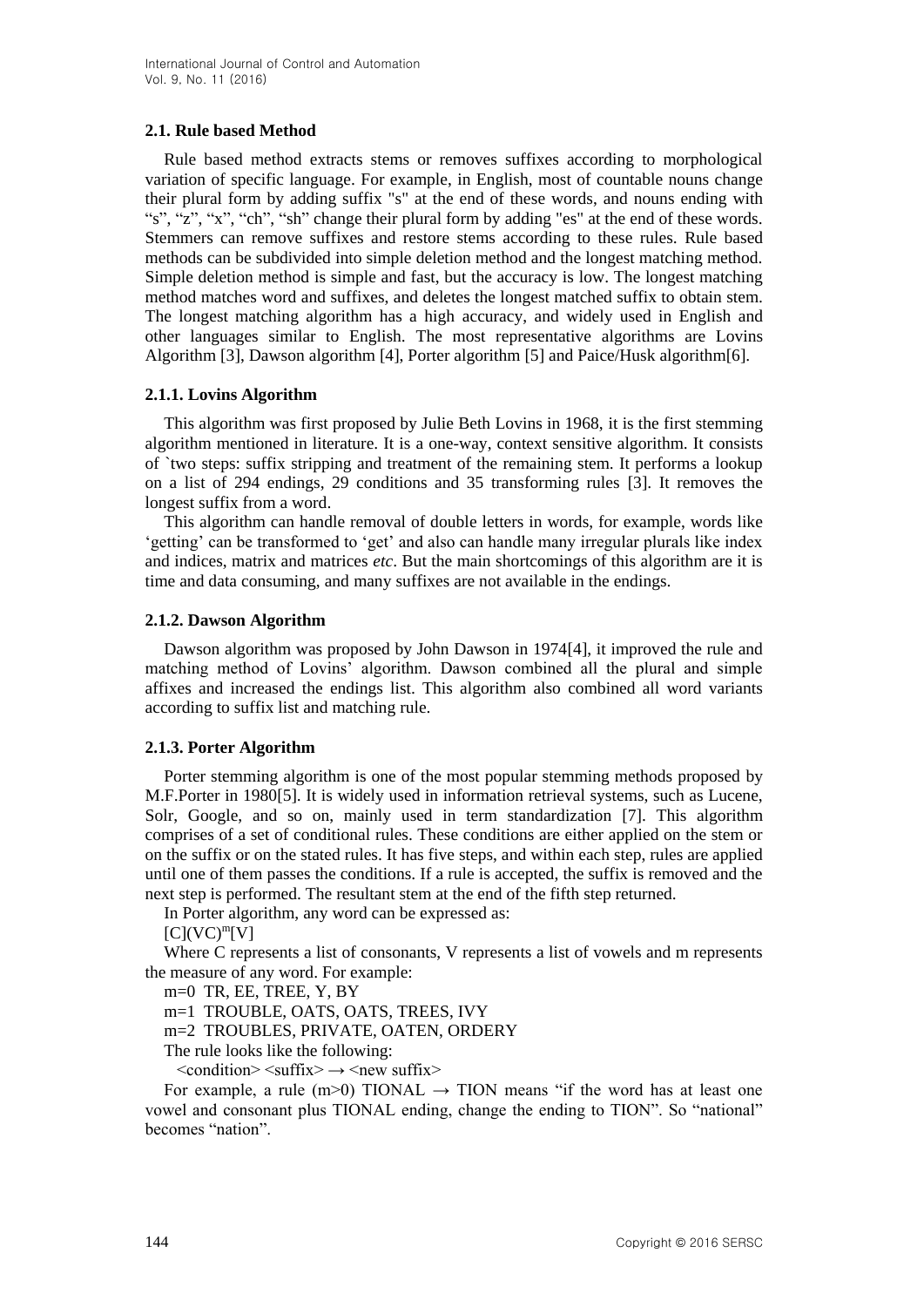#### **2.1.4. Paice/Husk Algorithm**

The Paice/Husk algorithm [6] is a simple iterative algorithm. It has 120 rules indexed by the last letter of a suffix. It uses a rule file, and extracts the last character of the word to find an applicable rule from this rule file. If find a rule, delete or replace the character according to the rule.

#### **2.2. Dictionary Look-Up (Table Lookup) Method**

In this method, words and their corresponding stems can be stored in a dictionary (table). Stemming is done by looking up the dictionary. Using B-tree or Hash table, the speed of looking up would be very fast.

There are two problems with this approach. The first is that to make these dictionaries we need a large amount of work on a specific language and these dictionaries can't include all words. The second problem is that the storage overhead of these dictionaries is particularly large. The representative dictionary searching method is Krovetz algorithm [8].

Krovetz algorithm was proposed by Robert Krovetz in 1993. In this method, dictionary constituted by several lists such as basic word list, additional word list, exceptional word list, proper noun list and so on. In Krovetz algorithm, suffix would be removed firstly, Then, the dictionary would be detected, finally return the stem. It is an easy modifying, more flexible method, but it is relatively more dependent on dictionary coverage.

#### **2.3. Statistical Methods**

#### **2.3.1. Successor Variety Method**

This method proposed by Hafer and Weiss [9]. It is different from the affix removal method. It identifies the boundary of stem and suffix by the character distribution in text set, and directly extract stem. The successor variety of BEAT is shown in Table 1. The successor variety of a string is the number of different characters that follow it in words in a text set. Consider a text set consisting of the following words, for example.

BEATABLE, BATTLE, BEACH, BOY, BODY

| Pr<br>efix | The number of successor<br>variety | Charact<br>ers |
|------------|------------------------------------|----------------|
| В          | 3                                  | E, A, O        |
| <b>BE</b>  |                                    | А              |
| <b>BE</b>  | 2                                  | T,C            |
| BE         |                                    |                |

**Table 1. Successor Variety of BEAT**

When there are a large text set, the successor variety of substrings of a term will decrease as more characters are added until a segment boundary is reached. If the successor variety of a substring is very low, it may be a stem.

#### **2.3.2. Text Set Method**

Xu proposed this method [10]. There is an assumption that the merged word forms will co-occurrence in the text set. Based on this assumption, we can apply the co-occurrence distribution measurement, and perform an equivalence partitioning.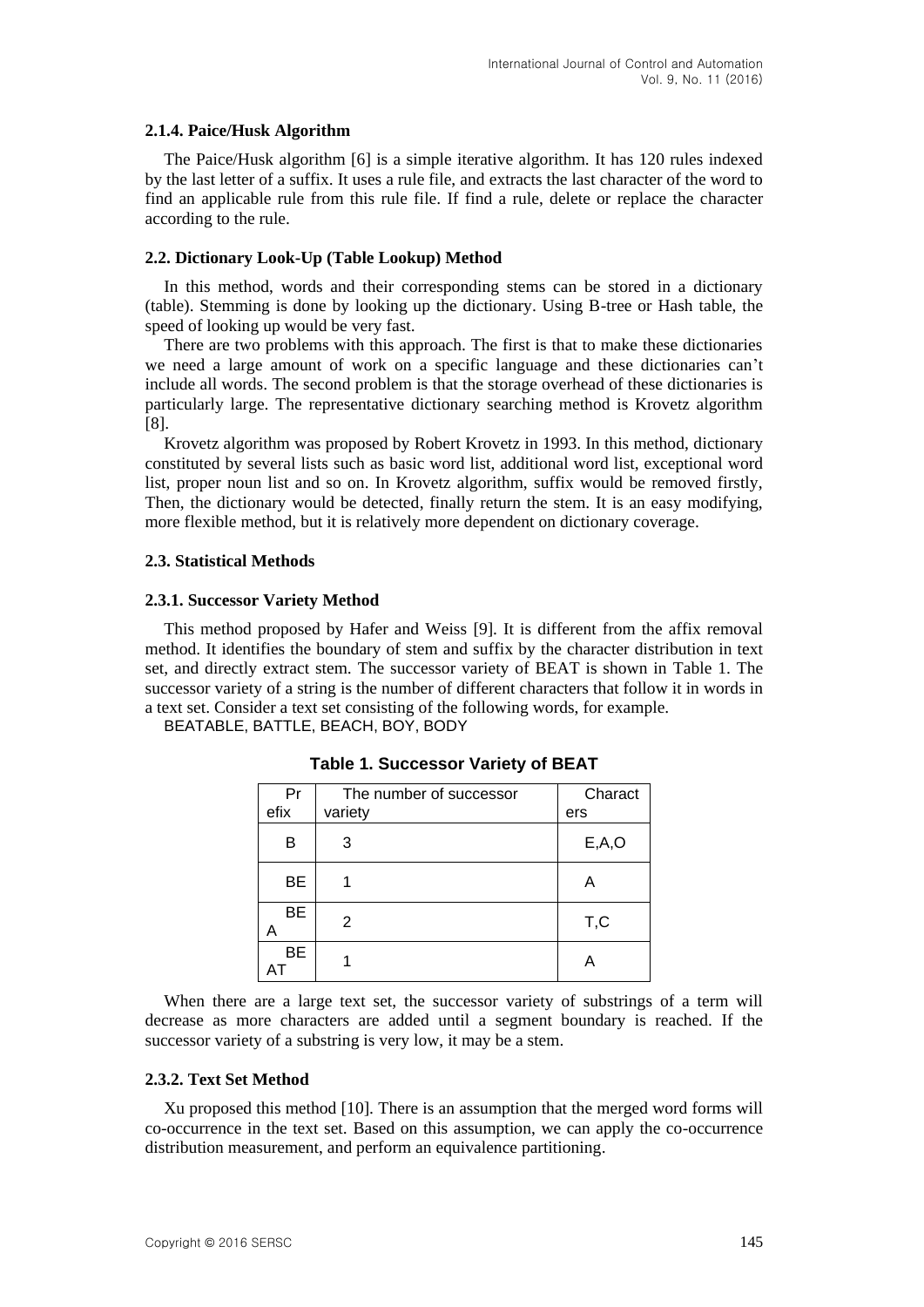Paik also proposed a new stem extracting method [11] based on the co-occurrence statistics. The algorithm is evaluated by the retrieval results, found that it is based on statistic rule, can handle different languages.

#### **2.3.3. N-Gram Method**

Adamson and Boreham proposed a stemming method called the shared digram method in 1974 [12]. A digram is a string composed of adjacent 2 letters extracted from a text. We can use trigrams and hence it is called n-gram method in general. This is a language independent method. For example, the term production and productive can be broken into digrams as follows.

productive ---> pr ro od du uc ct ti iv ve

production ---> pr ro od du uc ct ti io on

Each word has 9 digrams, and the two words share 7 unique digrams:pr, ro, od, du, uc, ct and ti.

Once the digrams of all words in a corpus have been identified and counted, we can compute their similarity measure. Adamson and Boreham used Dice's coefficient to compute similarity measure.

Dice's coeffient of a pair of words defined as:

$$
S = \frac{2C}{A+B} \tag{1}
$$

where A is the number of unique digrams in the first word, B is the number of unique digrams in the second, and C is the number of unique digrams shared by A and B. For the two term above(production and productive), Dice's coeffient equal to  $(2\frac{*7}{(9+9)}=0.78$ . According to similarity, all the word pairs can be clustered as groups. From the value of Dice coefficient we can extract the first unique seven digrams as stem.

Mayfield and McNamee also proposed a n-gram based method in 2003 [13]. They analyze all n-gram distribution in a textual data, and came to such a conclusion that a word root(stem) generally occurs less frequently than its morphological form. A typical statistical analysis based on the inverse document frequency (IDF) can be used to identify them.

The advantage of n-gram method is language independent and so it can be used in many languages, but these is a disadvantage that it requires a large amount of memory and storage for creating and storing the n-grams and hence is not a very practical approach.

#### **2.3.4. HMM Method**

This stemming method is based on the concept of the Hidden Markov Model(HMMs) [14] which are finite state automata where transitions between states are ruled by probability functions. At each transition, the new state emits a symbol with a given probability. Melucci and Orio proposed a stemming method based on HMMs in 2003 [15].

In this method each letter of a word is considered to be a state, and the states are divided in two disjoint sets (stems and suffixes): initial can be the stems only and the later can be the stems or suffixes. Transitions between states define word building process. For any given word, there are many probable paths, the most probable path is found using the Viterbi algorithm [16]. The most probable path from initial to final states will produce the split point (a transition from roots to suffixes). Then the sequence of characters before this point can be considered as a stem.

The advantage of this method is it is based on unsupervised learning and does not need a prior linguistic knowledge of the dataset. The evaluation result of many European languages stemming shows that it is effective in the treatment of multiple languages. But this algorithm is very complex and sometimes over stemming may occur.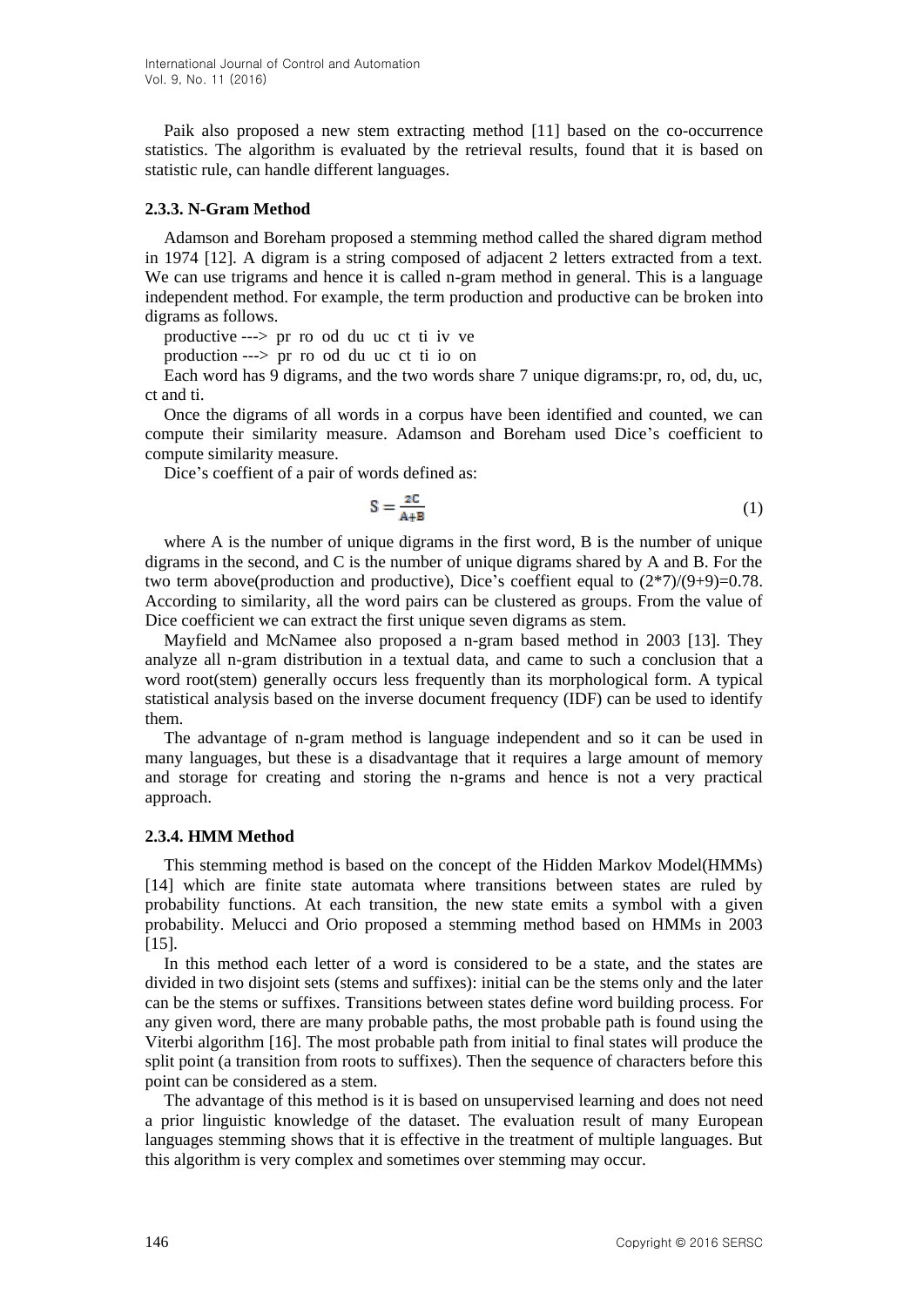#### **2.4. Mixed Method**

Mixed method mainly adopts two or more methods to solve the stem extraction problem. For example, It could be a combination of n-gram method and table lookup method. Silva and Oliveira proposed a mixed method to solve the stemming problem of Portuguese language [17], this method adopted both table lookup method and affix removal method.

There are also some improved mixed methods based on the existing methods. E.T.Alshammari reduced the error rate by adding syntactical knowledge in his English stemming algorithm [18]. Alshammari found the role of stop words on stemming, and divided the stop words into two categories: useful and useless stop words. This algorithm used useful stop words to identify POS, built three dictionaries based on different syntactical knowledge: nouns dictionary, verbs dictionary and adjectives dictionary. Then by deleting stop words, deleted affixes through longest matching method. Compared with the Porter algorithm and the Lovins algorithm, it achieves a relatively good effect.

Recent years, a lot of non-English mixed stemming methods are proposed, for example, a hybrid algorithm for Polish proposed by Dawid Weis [19], hybrid algorithm for Nepali stemming proposed by Chiranjibi Sitaula [20], hybrid inflectional stemmer for Gujarati proposed by [Suba,](http://xueshu.baidu.com/s?wd=author%3A%28Kartik%20Suba%29%20&tn=SE_baiduxueshu_c1gjeupa&ie=utf-8&sc_f_para=sc_hilight%3Dperson) [Jiandani](http://xueshu.baidu.com/s?wd=author%3A%28Dipti%20Jiandani%29%20&tn=SE_baiduxueshu_c1gjeupa&ie=utf-8&sc_f_para=sc_hilight%3Dperson) and [Bhattacharyya](http://xueshu.baidu.com/s?wd=author%3A%28Pushpak%20Bhattacharyya%29%20&tn=SE_baiduxueshu_c1gjeupa&ie=utf-8&sc_f_para=sc_hilight%3Dperson) [21], hybrid stemmer for Arabic proposed by [Hadni,](http://xueshu.baidu.com/s?wd=author%3A%28Meryeme%20Hadni%29%20&tn=SE_baiduxueshu_c1gjeupa&ie=utf-8&sc_f_para=sc_hilight%3Dperson) [Ouatik](http://xueshu.baidu.com/s?wd=author%3A%28Said%20Alaoui%20Ouatik%29%20&tn=SE_baiduxueshu_c1gjeupa&ie=utf-8&sc_f_para=sc_hilight%3Dperson) and [Lachkar](http://xueshu.baidu.com/s?wd=author%3A%28Abdelmonaime%20Lachkar%29%20&tn=SE_baiduxueshu_c1gjeupa&ie=utf-8&sc_f_para=sc_hilight%3Dperson) [22 ].

# **3. Chinese Word Segmentation**

Unlike some languages that have stem-affix structure such as English, Turkish, Uyghur *etc*, there is no affix before and after the Chinese word, but in Chinese, there are no spaces between words. Therefore, in order to further analyze the Chinese, the Chinese text must be carried on word segmentation.

Chinese word segmentation is a basic work of Chinese information processing field. It is very important for information retrieval, speech recognition, automatic translation, and data mining and so on. The accuracy of Chinese word segmentation directly affects the development of Chinese information processing technology.

#### **3.1. Classification of Chinese Word Segmentation Algorithms**

Chinese word segmentation research can be divided into these sub-researches as follows: segmentation algorithm, ambiguity elimination, unknown words recognition and word segmentation and word segmenting evaluation.

The main methods of Chinese word segmentation can be categorized to four types such as dictionary based method, understanding based method, statistical based method and mixed method.

#### **3.1.1. Dictionary Based Method**

In this method, according to a certain strategy, the Chinese character string is matched with the entries in the dictionary, if a string is found in the dictionary, the matching is successful. There must be considering three essential factors: dictionary structure, lookup direction and matching rule. According to different lookup direction and matching rule, dictionary based method divided into four type's namely forward maximum matching method, reverse maximum matching method, bidirectional maximum matching method and minimum segmentation method.

The quality of the dictionary structure directly affects the performance of the algorithm. There are three factors which affects dictionary performance [23]: 1) Word query speed; 2) Dictionary space utilization; 3) Dictionary maintenance performance.

Sun Maosong, Zuo Zhengping and HuangChangning [24] designed three typical word dictionary mechanism: the entire word dichotomy, trie index tree and verbatim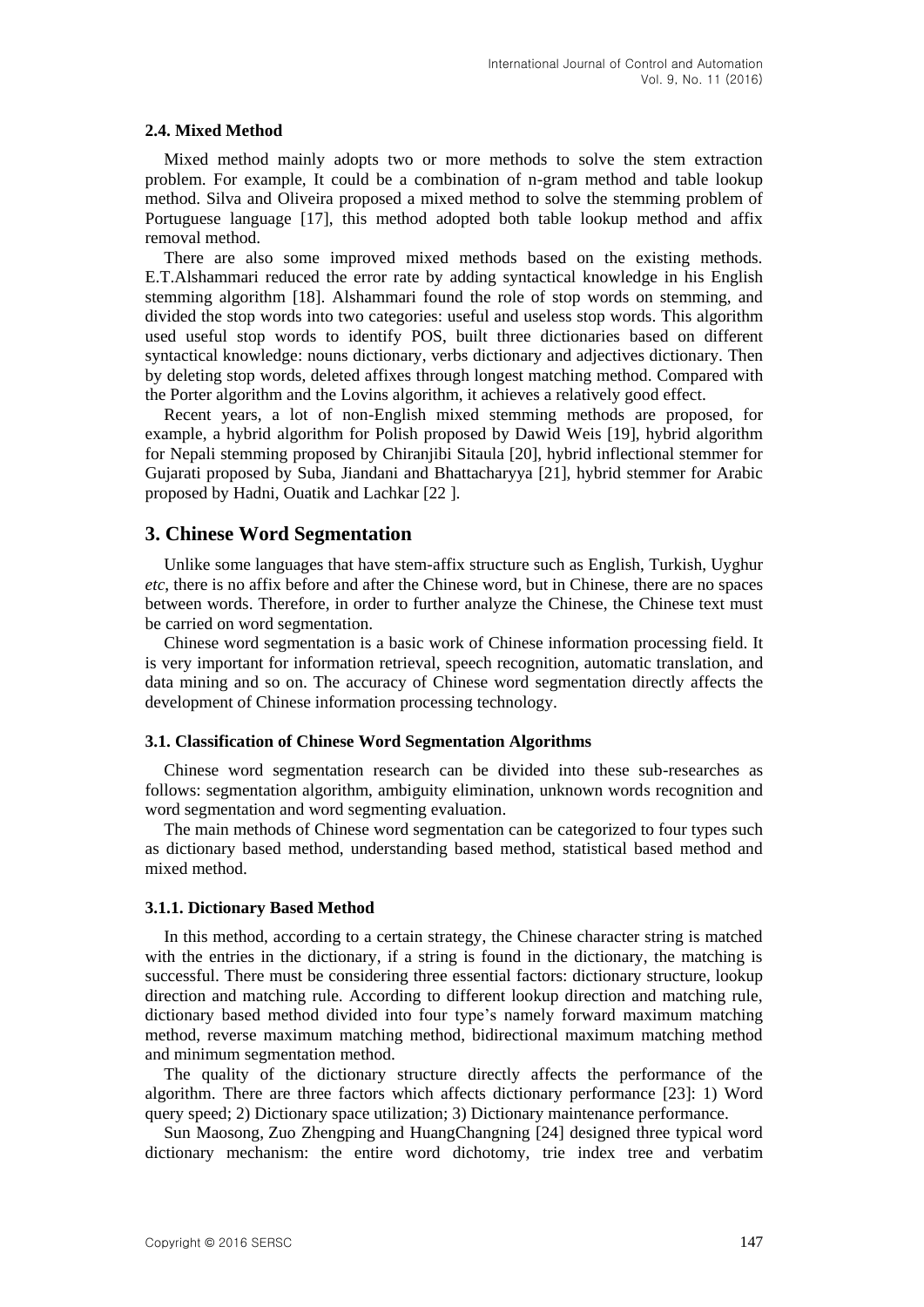dichotomy, and compared their time and space efficiency. Chen Guilin *et al* improved segmentation effect by using a high effect Chinese electronic thesaurus data structure [25].

#### **3.1.2. Understanding Based Method**

In this method, syntactic, semantic analysis are carried on, and syntactic and semantic information are used to deal with ambiguity. This method requires a large number of language knowledge and information.

He Kekang, Xu Hui and Sun Bo [26] analyzed the causes of ambiguous segmenting, divided the ambiguity field into four categories, and gave effective methods to eliminate each kind of ambiguities. Lin Yaping [27] and Yi feng [28] used BP neural network to design word segmentation system. They carried out a large amount simulation experiments and achieved good segmentation effect.

## **3.1.3. Statistical Based Method**

The main idea of this method is that a Chinese word is a stable combination of some Chinese characters. Therefore the more times a combination of Chinese characters, the more likely it is to form a word. That is to say, the occurrence frequency of Chinese characters combination can reflect word forming credibility. Therefore, through the frequency statistics, the statistical information can be calculated and can be the basis of word segmentation. There are some kind's word segmentation models such as n-gram model, maximum entropy model (MEM), hidden Markov model (HMM), Sun Maosong *et al* proposed a method [29] that could solve crossing ambiguity segmentation field by using mutual information and t-test difference between adjacent Chinese characters in sentences. Sun Xiao anf Huang Degen proposed a directed- graph model based on the maximum and second-maximum matching method [30].

# **3.1.4. Mixed Method**

There are two commonly used mixed approaches, first is dictionary and statistics combination, and second is segmentation and POS tagging combination.

Zhai Fengwen, He Fengling and Zuo Wanli proposed a dictionary and statistics combination approach [31]. Firstly, they carried on word segmentation through dictionary based method, and then used statistical method to deal with the ambiguity and OOV.

Baishuanhu [32] combined automatic word segmentation and HMM POS tagging, He used bigram POS statistical rule extracted from manually annotated corpus to eliminate segmentation ambiguity.

# **3.2. Chinese Word Segmentation Systems**

SCWS(Simple Chinese Word Segmentation) [33] is a mechanical Chinese word segmentation engine based on word frequency dictionary, its accuracy rate reached 90%- 95%, can be used in some applications such as small search engine, keyword extraction and so on.

ICTCLAS (Institute of Computing Technology, Chinese Lexical Analysis System)[34] is one of the earliest open source segmentation project , its key features include Chinese word segmentation, POS tagging , named entity recognition and new word recognition. It can segment 996KB words per second, and its accuracy reached 98.45%.

Hylanda intelligent Chinese word segmentation system[35] solved the ambiguity segmentation and new word recognition problem, its segmentation accuracy reached 99.7%.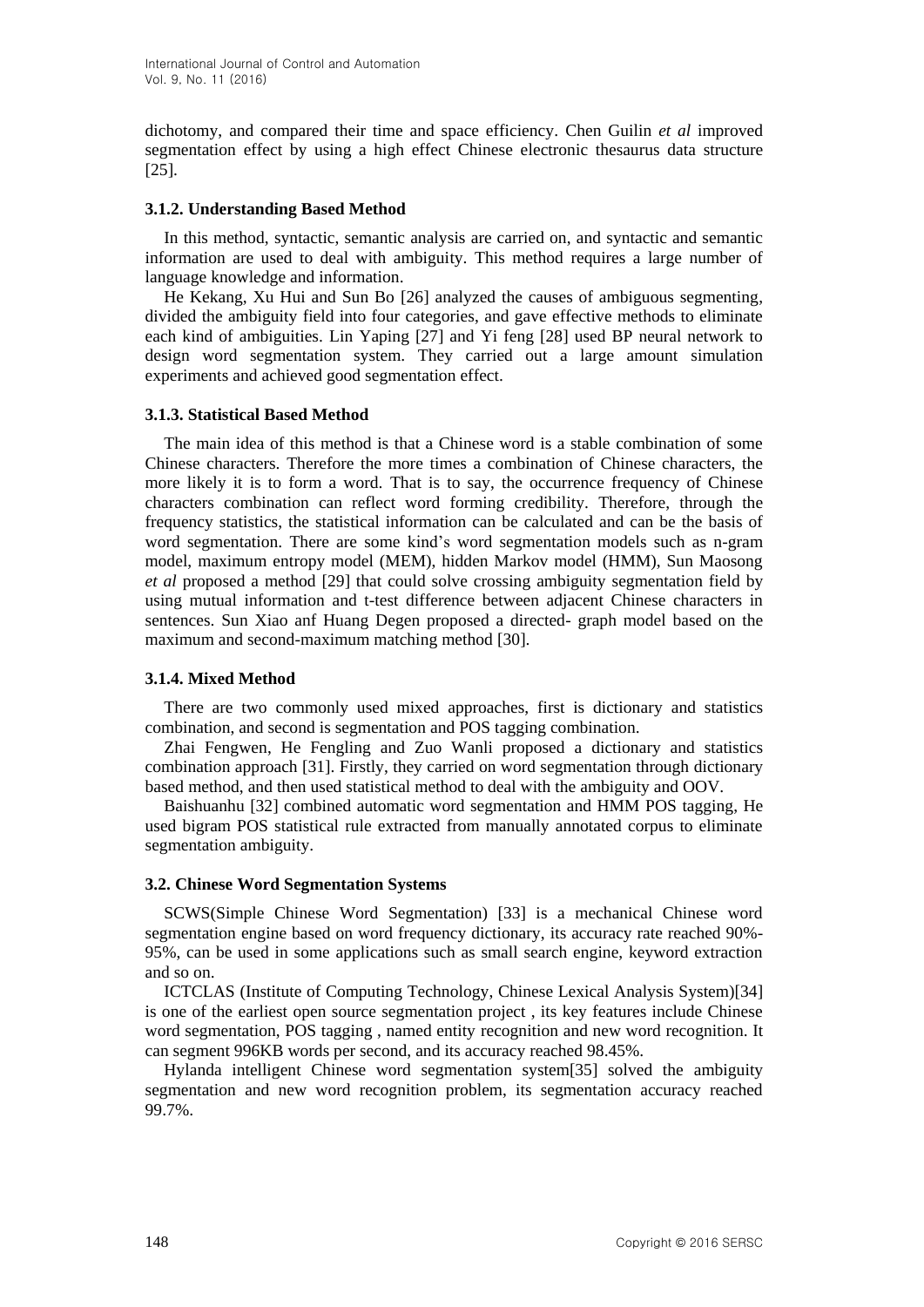# **4. Uyghur Stemming**

Uyghur belongs to the Eastern branch of the Turkic group of the Altaic language family [36]. It is an agglutinative language with rich and complex morphology [37].

## **4.1. Features of Uyghur Word**

## **4.1.1. Uyghur Alphabets**

There are 32 letters in Uyghur, including 8 vowels and 24 consonants. Sentences in Uyghur consist of words, which are separated by space or punctuation marks, therefore Uyghur word segmentation is very simple. Uyghur words consist of some smaller morphological units without any splitter between them.

At present, Uyghur is written in Arabic script with some modifications [38], but for convenience, we sometimes use the Latin script to write Uyghur words. The comparison between the two scripts is shown in Table 2. In this paper, we will use Latin script.

| Arabic | ئا | گە |   | پ         | ت | ج | چ         | خ | د       |   |   | î  | س | ش         | غ         | ۹           |
|--------|----|----|---|-----------|---|---|-----------|---|---------|---|---|----|---|-----------|-----------|-------------|
| Latin  | A  | Е  | B | P         | Τ | J | <b>CH</b> | X | D       | R | Ζ | Zh | S | <b>SH</b> | <b>GH</b> | F           |
|        | a  | e  | b | p         | t |   | ch        | X | d       | r | z | zh | s | sh        | gh        | $\mathbf f$ |
| Arabic | ق  | ك  | گ | ڭ         | J | م | ن         | ھ | و       | و | و | و  | ۋ | ې         | ی         | ؼ           |
| Latin  | Q  | Κ  | G | <b>NG</b> | L | M | N         | н | $\circ$ | U | O | Ü  | W | Ë         |           | Υ           |
|        | q  | k  | g | ng        | ı | m | n         | h | o       | u | Ö | ü  | W | ë         |           | y           |

**Table 2. Comparison between Arabic and Latin Scripts**

# **4.1.2. Syllabic Structure of Uyghur Word**

A syllable is a unit of organization for a sequence of speech sounds. A Uyghur word consists at least one syllable and a syllable in Uyghur contains only one vowel (except some syllables imported from other languages) [39].

Syllables in Uyghur language is regular, and the general format is "[C] V[CC]" (C stands for consonant, V stands for vowel), there are six basic syllable structures such as V, VC, CV, CVC, VCC, CVCC shown in Table 3. Syllable can be considered very important information for stemming research. Therefore syllable segmentation is a very important basic work.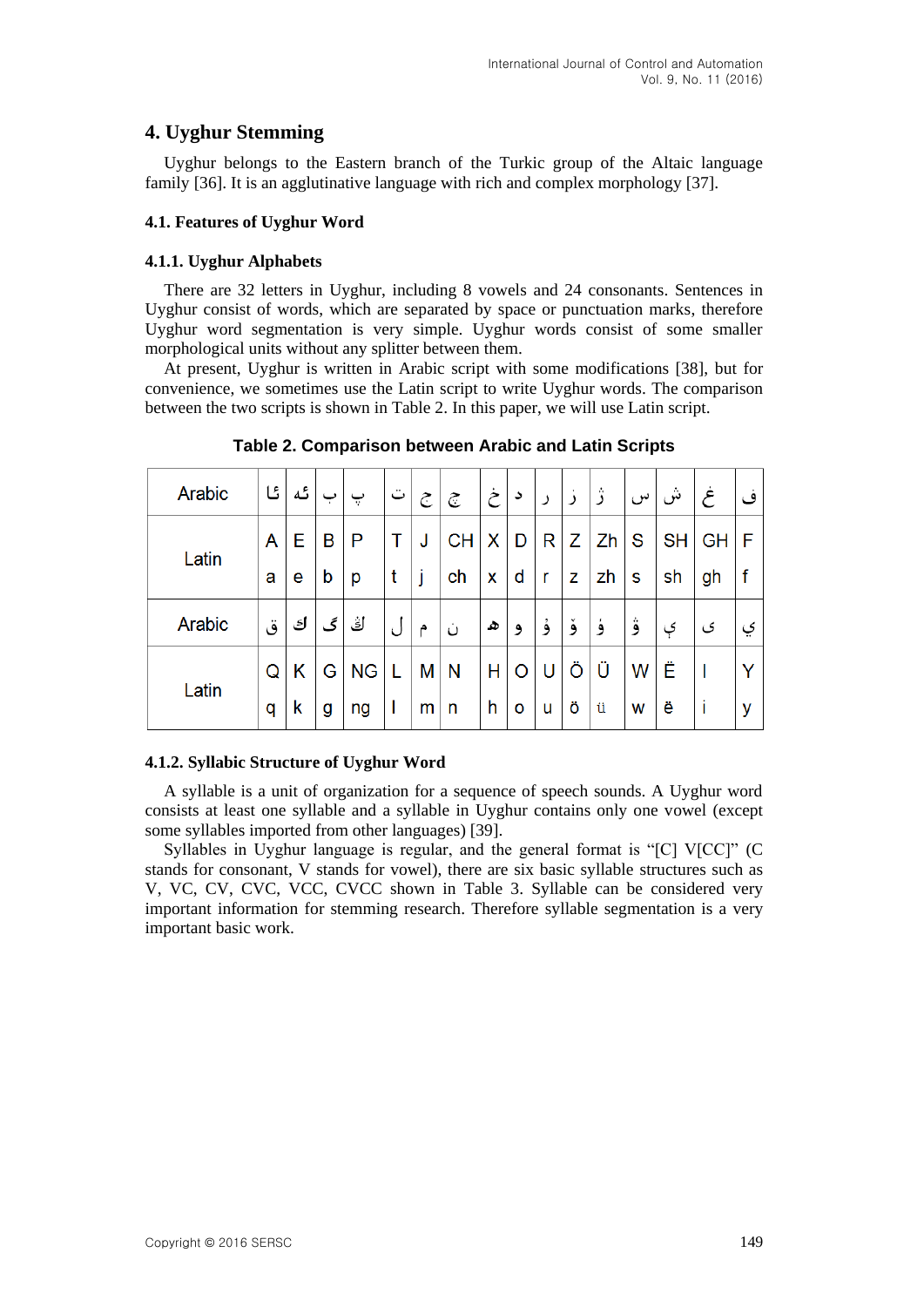| Syllable structure                          | v | VC | <b>CV</b> | $\mid$ CVC |     | VCC CVCC |
|---------------------------------------------|---|----|-----------|------------|-----|----------|
| Example word                                | u | al | bu        | pul        | eyt | sort     |
| Meaning in English $ $ He $ $ take $ $ this |   |    |           | money      | sav | breed    |

**Table 3. Common Syllable Structure**

The following is a syllable segmentation example: mëning akam oqutquchi (My brother is a teacher)  $m\ddot{e} + n\dot{n}g$  a + kam o + qut + qu + chi

#### **4.1.3. Morphologic Structur of Uyghur Word**

The morphologic structure of Uyghur word is "[prefix] + stem (or root) +  $[suffix1+suffix2+...]$ ". That is to say, a Uyghur word is composed of three parts namely are prefix, root and suffix. In this, contents in parentheses are optional.

Root can express the basic meaning of a word and can be used independently, and cannot be segmented furthermore. Stem is the part of the word that is common to all its inflected variants.

Prefix is a morphemic part that attached to the front of the stem (or root). Not all words have prefixes, and according to the role in words, prefixes can be divided into two types namely are derivational and inflectional. If the prefix attached to the stem (or root) is a derivational prefix, it will bring a semantic change for the original word, if it is a inflectional prefix, it will enhance the original meaning of the word. Figure 1. is an example of two kinds prefix.



**Figure 1. An Example of Derivational and Inflectional Prefixes**

The number of prefix in Uygur is very small. Ablimit M only used 7 prefixes in his research [38]. Stems can be attached prefix are rarely. Whether it is a derivational prefix or inflectional prefix, there is only one prefix can be attached before stem, if needed.

Suffix is also a morphemic part attached to the rear of the root by zero to many (longest is about 10 suffixes or more). Suffixes are also divided into two types namely are derivational suffix and inflectional suffix. According to researchers' statistics, there are 532 singular-suffixes, including 243 derivational suffixes [40] and 289 inflectional suffixes [41]. Derivational suffix causes semantic change, that is to say, it forms a new stem. Inflectional suffix causes syntactic change. In most cases, first attach derivational suffixes, and then attach inflectional suffixes or directly attach inflectional suffixes.

There are two steps of stemming, the first step is to find the borders of stem and inflectional affixes (prefix and (or) suffixes), and the second step is lemmatization. Why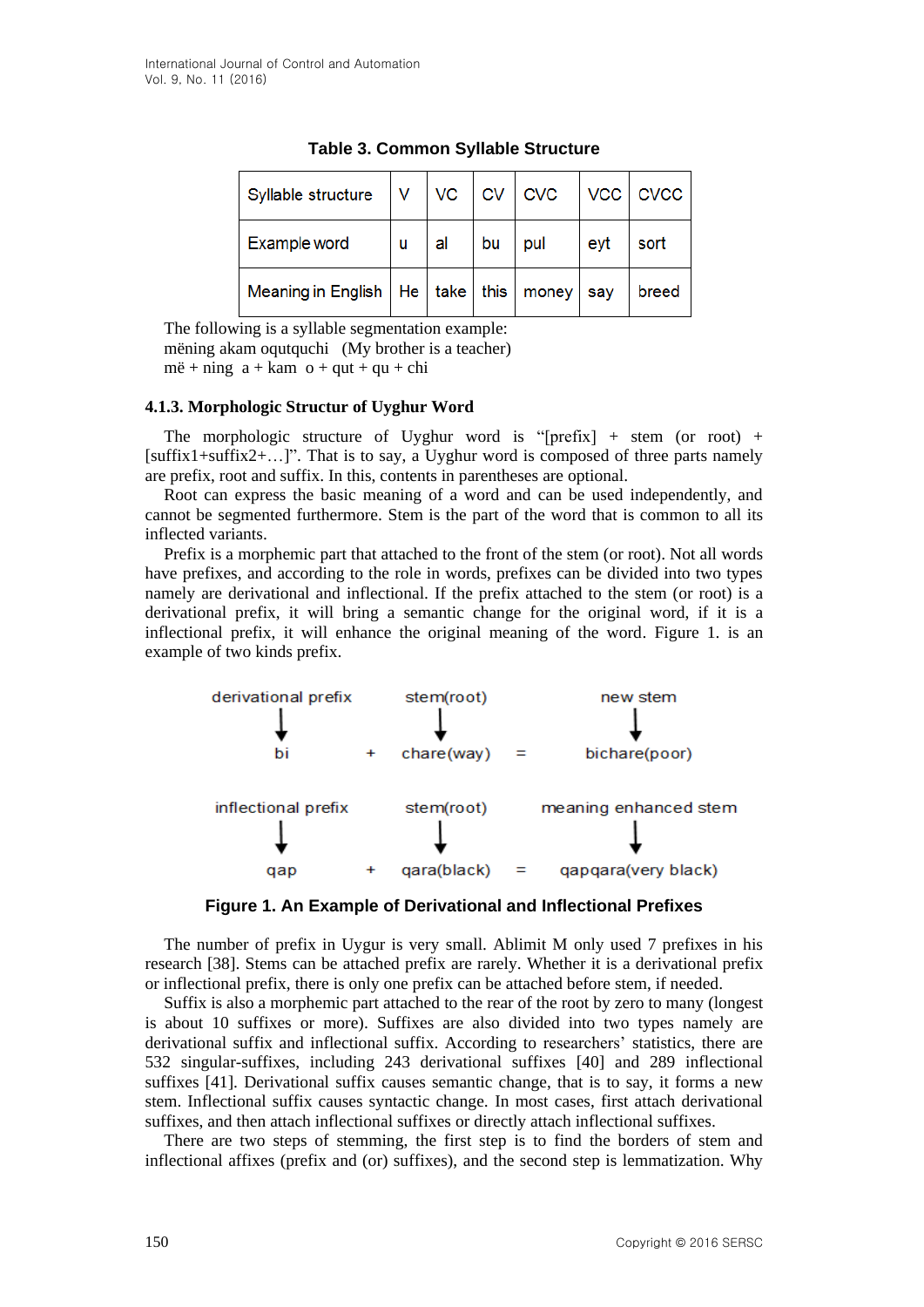has the necessity of lemmatization? The reason is that the attachment of inflectional suffixes may cause some kinds of language phenomenon (phonetic changes) to the last few letters of stem such as insertion, deletion, phonetic harmony, and assimilation [42] [43]. Figure 2 is an example of two kinds of suffix.



#### **Figure 2. An Example of Derivational and Inflectional Suffixes**

#### **4.1.4. Phonetic Changes in Uyghur Word**

There are three kinds of Phonetic changes in Uyghur word such as insertion, deletion and Assimilation (weaking), shown in Figure 3, Figure 4 and Figure 5 respectively.



#### **4.2. A Review of Uyghur Stemming Research**

Researches on Uyghur stemming started relatively late than English and Chinese. Uyghur stemming was also used some of the methods which used in English stemming and Chinese word segmentation, but the direct usage of these methods is not suitable for Uyghur stemming, because the morphological structure of Uyghur word is not same to English and Chinese. It is more complex than the structure of English words. Words in Uyghur are separated by space or punctuation marks, so word segmentation in Uyghur is not complex like in Chinese. But as an agglutinative language with rich morphologic changes, Uyghur stem extraction must find a proper way according to its structural feature. In the following content, we will expound some published papers about Uyghur stemming.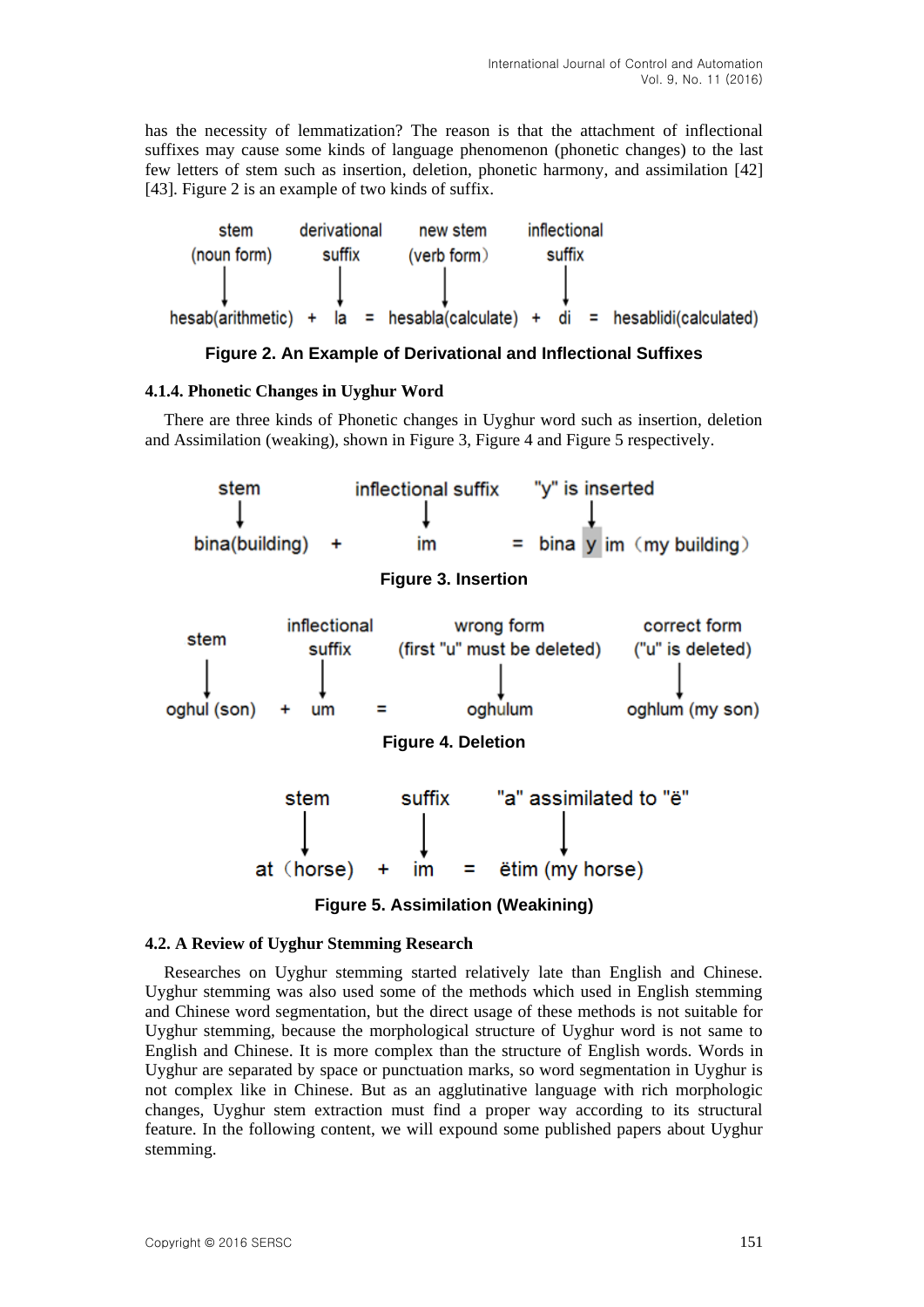In the following content, we will expound some published papers on Uyghur stemming according to the time sequence.

Gulila Adongbieke and Mijit Ablimit [42] proposed methods of handling with the basic phonetic features of Uighur words, such as the final vowel change, rules of vowel and consonant harmony, and syllable segmentation. They established a Uyghur word dictionary, affix dictionary and two kinds lexical rule dictionaries based on regular words and irregular words, respectively. Then extracted stems according to the "prefix + root" and "root + suffix" structure by using the Boyer-Moore algorithm and Forward maximum matching algorithm respectively. After stemming process, they also carried out lemmatization according to the phonetic assimilation rule. They carried on some experiments on regular words from scientific publishing on Xinjiang, and achieved 95% accuracy.

Chen Peng solved the stemming problem in his Master's thesis by combining the bidirectional matching algorithm and Omni word segmentation algorithm [44]. Compared with the maximum matching algorithm, this method improved the precision of the stem segmentation. In his thesis, the improved binary-seek-by-character dictionary query mechanism is employed in the application of Uyghur stem segmentation and it can improve the efficiency. The best stemming accuracy Chen Peng reached is 91%. Chen Peng also listed 5 types of stemming ambiguities and proposed different ambiguity elimination methods, and achieved 88.6% ambiguity excluding rate.

Aykiz.Kadir *et al* introduced the formalized morphological description and analysis of Uyghur noun (number, person and case *etc*.) [45]. They pointed out the essential morphological parameters of Uyghur noun, summarized the rule of its composition, statistical type and gave a method for paring suffixes, this approach provided an effective way for noun analysis in Uyghur language information processing. They gave a more detailed description on noun's number, person and case categories. They found 120 different noun forms and listed some of them in a table. These analyses provided important theoretical basis for rule based Uygur stemming.

Mijit Ablimit *et al* introduced a Uyghur word analyzer [46]. They built four tables in the form of a database table namely are root table, combined suffix table, singular suffix table and syllable table and analyzed syllable rule, harmony rule and assimilation rule of Uyghur word, provided the corresponding processing algorithms. They proposed two methods for root-suffix segmentation namely are forward search and reverse search. They used minimum edit distance algorithm to calculate the similarity between misspelled word and candidate word, and according to this value chose a candidate word for the misspelled word.

Mijit Ablimit *et al* proposed a partly supervised morpheme segmentation method [43], and implemented a morpheme Segmentation based on this rule based and n-gram method. In their study, they built a corpus with 38500 stems, 325 singular suffixes, and 5880 compound suffixes. They carried out an evaluation with 18400 words, and the accuracy of stem-suffix boundary detection reached 96%, the accuracy of all stem/suffix segmentation reached 92%.

Arzugul.Xerip studied the complex features of verbal suffixes in linguistic point [47], she divided the characteristics of verbal suffixes into 6 kinds namely are classification, grammatical form, aspect, tense, number, person, additive and position. She counted 19 kinds derivational suffixes and their 56 variants, 8 kinds of inflectional suffixes and their 71 variants, 22 kinds of derivational-inflectional suffixes and their 79 variants. This study is very useful rule based Uyghur stemming.

Aishan.Wumaier *et al* proposed Uyghur noun stemming method [48]. This method was based on Finite State Machine (FSM) and Dictionary Look-up algorithm. They counted 49 noun suffixes, these suffixes can be divided into three category namely are number, person and case. Their attached sequence is:

Stem+[suffix in number category]+[suffix in person category]+[suffix in case category]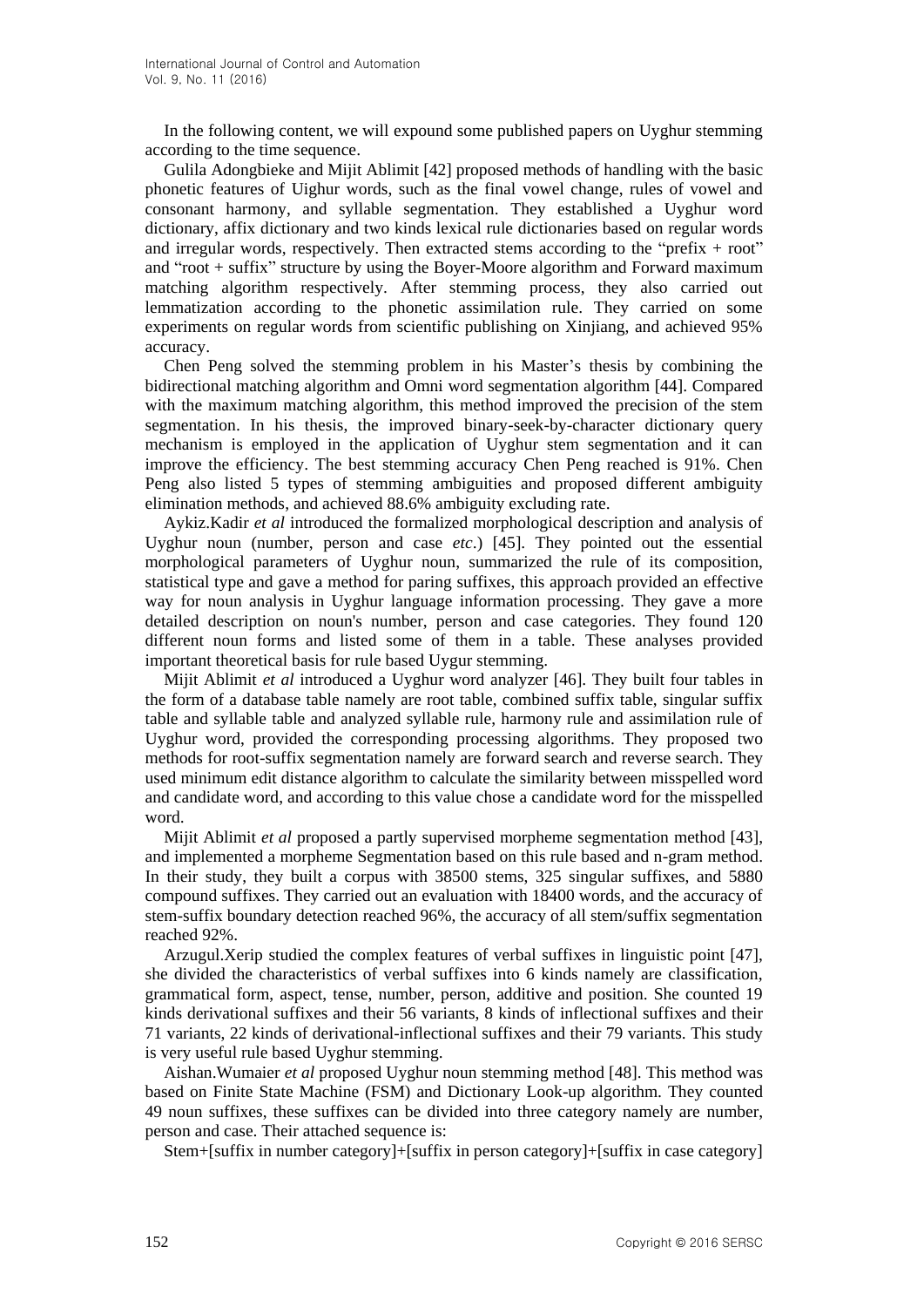Noun suffixes in Uyghur have their attachment rules. They listed these rules and built a FSM according to these rules. Then they implemented a stemming algorithm by using the FSM. They tested 16480 words, and reached 78% accuracy.

Batuer Aisha and Maosong Sun proposed a statistical tokenization [37], they constructed a raw Uyghur corpus denoted UC, with 594172 words, and further constructed two corpus from UC, one was manually stemmed corpus denoted UCS, another one was manually lemmatized corpus denoted UCL.

Then they used a two-step statistical process for Uyghur tokenization. In the first step, they used the Maximum Entropy model (ME) to learn knowledge of Uyghur word structure statistically from UCS. They tried a number of feature template schemes by experiments to fix the best one that can achieve the best stemming performance. In the second step, they used the Conditional Random Fields model (CRFs) to learn the "mapping" knowledge between "quasi-words" and real words from the paralleled UCS and UCL. This method was the first work of statistical tokenization method for Uyghur. The F measure of tokenization reached 88.9% in the open test.

Aishan Wumaier *et al* proposed a new Uyghur noun stemming method in 2009[49]. They used two steps to implement Uyghur noun stemming. In the first step, they implemented Uyghur noun stemming by using the Uyghur suffix FSM. They tested the Uyghur noun suffix FSM with 55625 inflected words, and found 6239 wrong stems which was over-stemmed, this problem caused by some ambiguous suffixes, so in the second step, they used CRF to resolve the ambiguity problem caused by the FSM. They built a CRF training corpus with 55625 words which include 17317 ambiguous suffix words, in which 6239 suffixes were not correct suffixes, and 11078 suffixes were correct suffixes. Eventually, they got this result: the recall rate was 88.78% if only use the FSM, and the recall rate was 94.04% if using both FSM and CRF. That's to say, the usage of CRF method brought 5.26% improvement to the recall rate.

In 2012, Azragul, Qixiangwei and Yusup Abaydulla developed a Uyghur stemmer [50] They used a dictionary based method to implement stemming. First, a word was searched in the stem dictionary, if not found, split the word by using suffix dictionary, and the candidate word obtained by splitting was searched in the stem dictionary, if not found, they extracted stem from this word manually, and added the manually extracted stem to stem dictionary.

Azragul *et al* carried out statistics on frequency of different type of stems such as all stems, high-frequency stems (90% coverage), top ten pure stems, and top ten stems with suffix from 9 Uyghur websites. These statistical data was very useful for further research.

Zaokere Kadeer *et al* developed a noun stemming system based on hybrid method [51], this is a four layer hybrid stemming approach. First the system searches a word from dictionary, if find it, then output it as a stem. If cannot find, then use FSM. If FSM encounters a affix ambiguity, then use the Maximum Entropy (ME) to eliminate the ambiguity. Finally, system will use the noisy channel model to resolve the vowel weakening problem. They used a Uyghur noun corpus with 61476 words, their experimental results show the best accuracy of this system is 95.6%.

In 2013, Tayier Abuduwaili *et al* proposed a Uyghur verb stemming method [52], as we all know, as all we know, in Uyghur, the attaching form of verb suffixes is most complex, therefore, the accuracy of the verb stemming mostly affects the entire stemming system. This method which Tayier proposed is based on a tagged dictionary and rules and the accuracy of their method reached 84.15%.In the same year, Arzugul. Xerip *et al* proposed a formalized description of Uyghur verb morphology [53], they described the multi-leveled verbal morphology layers in Uyghur by using Context Free Grammar (CFG), although they didn't implement any actual stemming system, but this description is very useful for the stem algorithm and automatic generation of Uyghur verbs.

In 2015, Abdurahim Mahmoud, Akbar Pattar and Askar Hamdulla proposed a new Uyghur stemmer [39]. In this stemmer, they built a training corpus with 5900 sentences,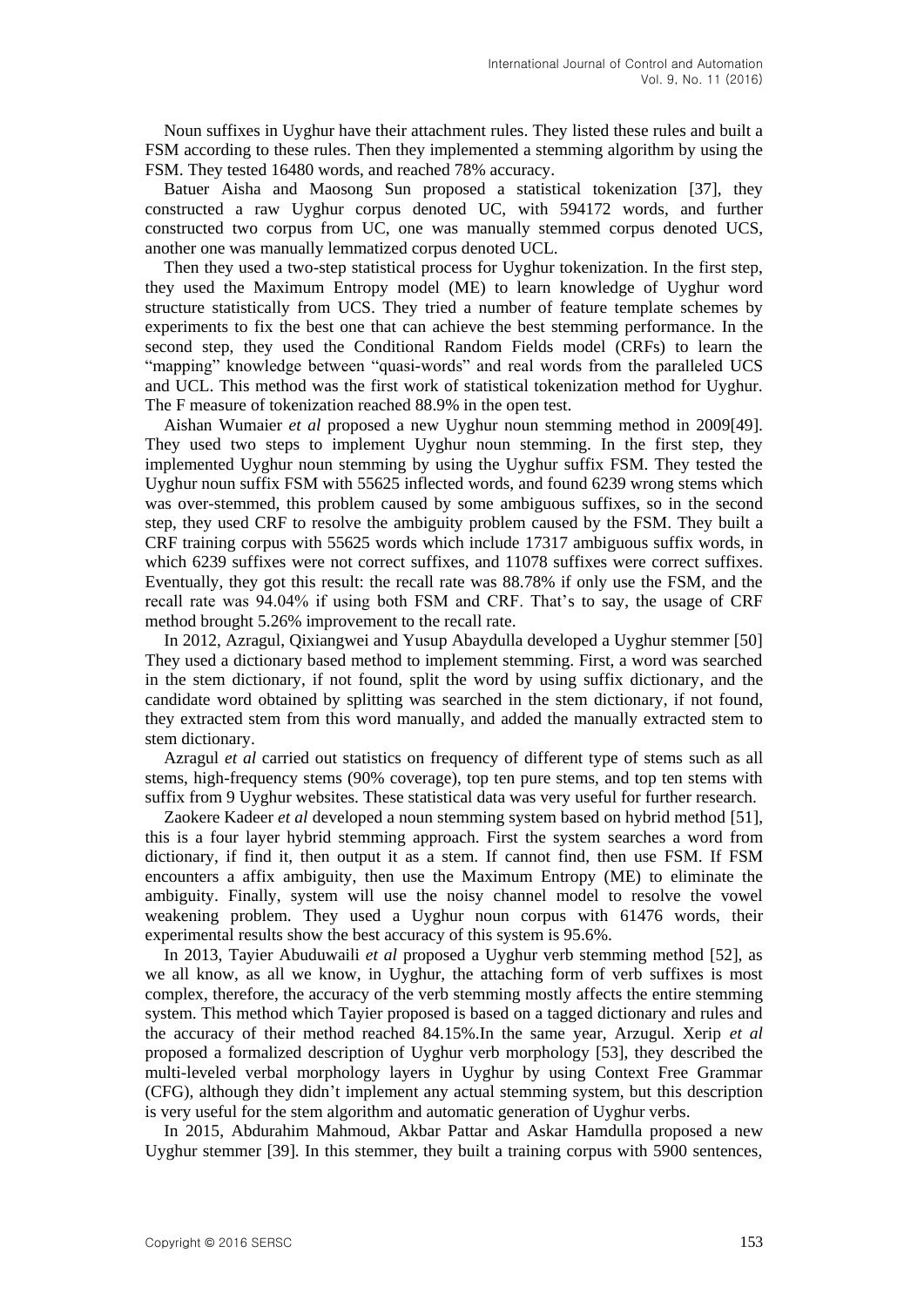in which include 70300 words. They used a syllable segmentation algorithm and obtain a syllable segmented corpus with 192400 syllables, and each syllables are manually tagged as a part of stem or as a part of affix. They used 31 different tags to express the relationship among prefix, stem, suffix and syllable, and also considered all kinds of morphological changes such as insertion, deletion, assimilation *etc*. Thus, they resolved the lemmatization by syllable tagging. Their evaluation result shows that the best F-Scores in syllable level are 99.25% and 98.73% respectively in close test and open test.

Sediyegvl Enwer *et al* proposed a multi-strategy Uyghur stemming approach in 2015[54], they further improved the result of Mijit's work [Ablimit M, Eli M,Kawahara T. Partly Supervised Uyghur Morpheme Segmentation. In:Proc. of the Oriental-COCOSDA Workshop. 2008]. In this method, they combined the POS and context information under the n-gram framework to most effectively eliminate stemming ambiguities. Experimental results show that they achieved 96.6% accuracy, compared with pure n-gram method, the accuracy of this method increased 1.58%.

#### **4.3. The Existing Problems in Uyghur Stemming**

From the various methods related to Uyghur stemming mentioned above, we can find some problems in Uyghur stemming.

There are very little more comprehensive studies on Uyghur stemming, some proposed approaches only resolved noun stemming problem, and another approaches only considered the Uyghur verb stemming. Some researchers only analyzed the noun structure or verb structure of Uyghur, but didn't proposed any actual stemming approaches.

In Uyghur, no any public, large scale standard corpus and dictionary which used for stemming, every one established their own corpus or(and) dictionary with very small amount of vocabulary. Many corpus didn't pass the inspection of language experts.

There are no any public, high-accuracy standard Uyghur stemmer, all stemmers are only used in their labs and the accuracy is not very high.

# **5. Conclusions**

The morphological changes of English and English-Like European languages are relatively simple, and many famous stemming algorithms are proposed for English stemming. It is very difficult to use these methods without any changes for the agglutinative languages with complex languages such as Uyghur. At the same time, there is a big difference between Uyghur and Chinese. Chinese text no any stemming problem, but there is no space between the Chinese words. Therefore, Chinese text must implement word segmentation. So Uyghur stemming also can't use Chinese word segmentation methods without any changes. We must find better ways that suitable for Uyghur morphological structure. And we should strengthen the construction of large-scale standard corpus.

We hope that this survey will be helpful for other researchers' further work on Uyghur stemming and other natural language processing works.

#### **Acknowledgments**

This work has been supported by Innovation Program for Excellent Ph.D. Candidates of Xinjiang University (XJUBSCX-2012010), the National Natural Science Foundation of China under grant of (61562081), and High Technology Research and Development Project of Xinjiang (201312103).

#### **References**

[1] W. Kraaij and E. P. Ren, "Porter's stemming algorithm for Dutch", Informatiewetenschap Wetenschappelijke Bijdragen Aan De Derde Stinfon Conferentie, **(1994)**, pp.167--180.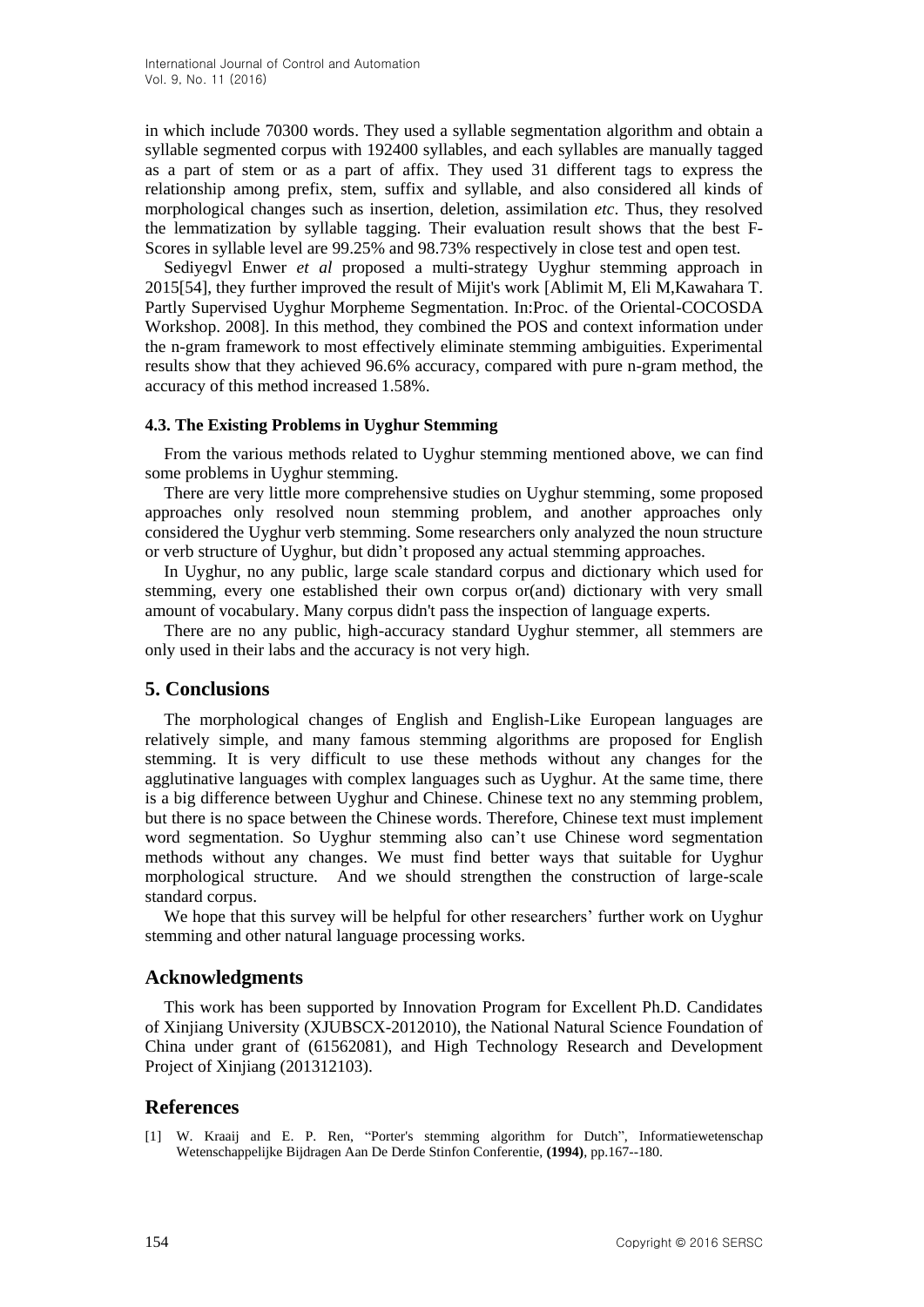- [2] A. G. Jivani, "A Comparative Study of Stemming Algorithms", International Journal of Computer Technology & Applications, vol. 2, no.6, **(2011)**.
- [3] J. B. Lovins, "Development of a Stemming Algorithm", Mechanical Translation & Computational Linguistics, no.11, **(1968)**, pp.22-31.
- [4] M. F. Porter, "An algorithm for suffix stripping", Program, vol.14, no.3, **(1980)**, pp.130-137.
- [5] J. Dawson., "Suffix removal and word conflation", ALLC Bulletin, vol. 2, no.3, **(1974)**, pp.33-46.
- [6] C. D. Paice, "Another Stemmer", ACM SIGIR Forum, **(1990)**, pp.56-61.
- [7] S. Wu, Q. Qian, Tiejun, D. Li, J. Li and N. Hong, "Comparative Analysis of Methods and Tools for Word Stemming", Library and Information Service, vol. 56, no.15, **(2012)**, pp.109-115.
- [8] R. Krovetz, "Viewing morphology as an inference process", Artificial Intelligence, vol.118, no.99, **(1993)**, pp.277-294.
- [9] M. A. Hafer and S. F. Weiss, "Word segmentation by letter successor varieties", Information Storage and Retrieval, **(1974)**, pp.371–385.
- [10] J. Xu and W. B. Croft, "Corpus-based stemming using co-occurrence of word", ACM Transactions on Information Systems Journal, vol.16, no.1, **(1998)**, pp. 61-81.
- [11] J. H. Paik, D. Pal and S. K. Parui, "A novel corpus-based stemming algorithm using co-occurrence statistics", Ma Weiying, NieJianyun, Baeza-Yates R A. Proceedings of the 34th International ACM SIGIR Conference on Research and Development in Information Retrieval, New York: ACM, **(2011)**, pp.863-872.
- [12] G. Adamson and J. Boreham, "The Use of an Association Measure Based on Character Structure to Identify Semantically Related Pairs of Words and Document Titles", Information Storage and Retrieval, no.10, **(1974)**, pp.253-60.
- [13] J. Mayfield and P. Mc Namee, "Single n-gram stemming", Efthimia-dis E N, Dumais S T, Hawking D, *et al*., Proceedings of the 26thAnnual International ACM SIGIR Conference on Research and Development in Information Retrieval. New York: ACM, (2003), pp. 415-416.
- [14] L. E. Baum and T. Petrie, "Statistical Inference for Probabilistic Functions of Finite State Markov Chains", Annals of Mathematical Statistics, vol.37, no.6, **(1966)**, pp.1554-1563.
- [15] M. Melucci and N. Orio, "A novel method for stemmer generation based on hidden Markov models", Kraft D, Frieder O, Hammer J, Proceedings of the Twelfth International Conference on Information and Knowledge Management. New York: ACM,  $(2003)$ , pp. 131-138.
- [16] A.J. Viterbi, "Error bounds for convolutional codes and an asymptotically optimal decoding algorithm", IEEE Trans on Inf Proc, no.13, **(1967)**, pp.260-269.
- [17] V. M. Orengo and C. Huyck "A stemming algorithm for the Portuguese language", String Processing and Information Retrieval, 2001. SPIRE 2001. Proceedings of Eighth International Symposium on. IEEE, **(2001)**, pp.186-193.
- [18] E. T. Al-Shammari, "Towards an Error-Free Stemming", International Association for Development of the Information Society, (**2008**), pp.160-163.
- [19] Weiss D. Stempelator, "A Hybrid Stemmer for the Polish Language", Institute of Computing Science, **(2005)**.
- [20] C. Sitaula, "A Hybrid Algorithm for Stemming of Nepali Text", Intelligent Information Management, no.5, **(2013)**, pp.136-139.
- [21] K. Suba, D. Jiandani and P. Bhattacharyya, "Hybrid Inflectional Stemmer and Rule-based Derivational Stemmer for Gujarati", In proceedings of the 2nd Workshop on South and Southeast Asian Natural Language Processing (WSSANLP), IJCNLP 2011, Chiang Mai, Thailand, **(2011)**, pp.1-8.
- [22] M. Hadni, S. A. Ouatik and A Lachkar. "Effective Arabic Stemmer Based Hybrid Approach for Arabic Text Categorization", International Journal of Data Mining & Knowledge Management Proc, vol.3, no.4, **(2013)**, pp.1-14.
- [23] M. Duoqian and W. Zhihua, "Principles and Applications of Chinese Text Information Processing", Tsinghua University, **(2007)**.
- [24] M. Sun, Z. Zuo and C. Huang, "An Experimental Study on Dictionary Mechanism for Chinese Word Segmentation", Journal of Chinese Information Processing, vol.14, no.1, **(2004)**, pp.1-6.
- [25] G. Chen, Y. Wang, K. Han and G. Wang, "AN IMPROVED FAST ALGORITHM FOR CHINESE WORD SEGMENTATION", Journal of Computer Research & Development, vol. 37. no.4, **(2004)**, pp.418-424.
- [26] K. He, X. Hui and S. Bo, "Design Principle of Expert System for Automatic Word Segmentation in Written Chinese", Journal of Chinese Information Processing, vol. 2, no.5, **(1991)**, pp.1-14.
- [27] Y. Lin, Y. Li, S. Tiao and F. Yin, "Research on Neural Network Technology in Chinese Word Separation", Journal of Hunan University, vol.24, no.6, **(1997)**, pp.95-101.
- [28] Y. Feng, "Design and Analysis of Chinese Automatic Segmenting System Based on Neural Network", Journal of The China Society for Scientific and Technical Information, vol.17, no.1, **(1998)**, pp.41-50.
- [29] S. Maosong, H. Changning, B. K. Tsou, L. Fang and S. Dayang, "Using Character Bigram For Ambiguity Resolution In Chinese Word Segmentation", Computer Research & Development, vol.35, no.5, **(1997)**, pp.332-339.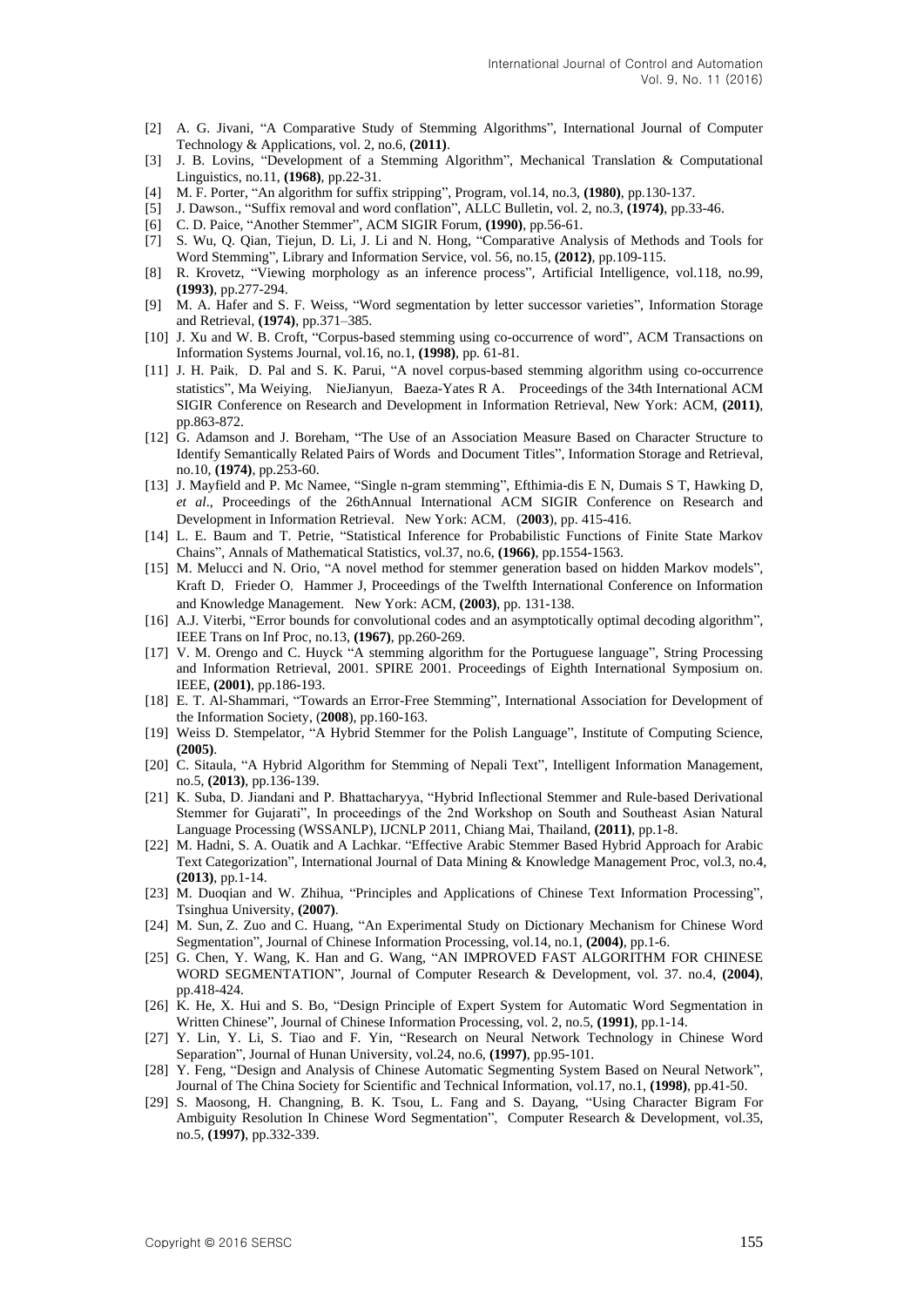- [30] S. Xiao and H. Degen, "Chinese Word Segmentation Using Minimal Cost Path Algorithm Based on Dynamic Programming", MINI-MICRO SYSTEMS, vol.27, no.3, **(2006)**, pp.516-519.
- [31] F. Zhai, F. He and W. Zuo, "Chinese Word Segmentation Based on Dictionary and Statistics", Journal of Chinese Computer Systems, vol.44, no.10, **(2006)**, pp.144-146.
- [32] B. Shuanhu, "An integrated approach of Chinese word segmentation and POS tagging", Chinese Information, no.2, **(1996)**.
- [33] SCWS, http://www.xunsearch.com/scws/, **(2013)**.
- [34] ICTCLAS Chinese word segmentation system, http://ictclas.org/, **(2010)**.
- [35] Hylanda Chinese Intelligent Word Segmentation White Paper[, http://wenku.baidu.com.](http://wenku.baidu.com/)
- [36] M. [Saimaiti](http://xueshu.baidu.com/s?wd=author%3A%28Maimaitimin%20Saimaiti%29%20&tn=SE_baiduxueshu_c1gjeupa&ie=utf-8&sc_f_para=sc_hilight%3Dperson) and [Z. Feng,](http://xueshu.baidu.com/s?wd=author%3A%28Zhiwei%20Feng%29%20&tn=SE_baiduxueshu_c1gjeupa&ie=utf-8&sc_f_para=sc_hilight%3Dperson) "A Syllabification Algorithm and Syllable Statistics of Written Uyghur", Proceedings of the Corpus Linguistics Conference, CL2007.
- [37] B. Aisha and M. Sun, "A statistical method for Uyghur tokenization", Natural Language Processing and Knowledge Engineering, NLP-KE 2009. International Conference on. IEEE, **(2009)**, pp.1-5.
- [38] M. Ablimit, G. Neubig, M. Mimura, "Uyghur Morpheme-based Language Models and ASR", Ipsj Sig Notes, no.17, (2010), pp.581-584.
- [39] Abdurahim Mahmoud, Akbar Pattar and Askar Hamdulla, "Uyghur Stemming Using Conditional Random Fields", International Journal of Signal Processing, Image Processing and Pattern Recognition, vol.8, no.8, **(2015)**, pp.43-50.
- [40] K. Mahmutjan, Reyisi, A. Litip and Y. Abaydulla, "Modern Uyghur Language", First Edition. Xinjiang People's Press, **(2003)**, (in Uyghur).
- [41] "Modern Uyghur Particular Dictionary", Xinjiang People's Press, **(1999)**,(in Uyghur).
- [42] G. Adongbieke and M. Ablimit, "Research on Uighur Word Segmentation", Journal of Chinese Information Processing, vol.18, no.6, **(2004)**, pp.61-65.
- [43] M. Ablimit, M. Eli and T. Kawahara, "Partly supervised Uyghur morpheme segmentation", In Proc. Oriental-COCOSDA Workshop, **(2008)**, pp.71—76.
- [44] C. Peng, "Uyghur Stem Segmentation and POS Tagging based on Corpora", Xinjiang University, Master Thesis, **(2006)**.
- [45] A. Kadir, K. Kadir and T. Ibrahim, "Morphological Analysis of Uighur Noun for Natural Language Information Processing", Journal of Chinese Information Processing, vol. 20, no.3, **(2006)**, pp.43-48.
- [46] M. Ablimit, A. Hamdulla and T. Tohti, "Reseacrh on Uyghur Word Analyzer", National Language Information Research Technology, Eleventh National Symposium on National Language Information, **(2007)**.
- [47] A. Xerip, "On the Complex Feature of Verbal Suffixes in Uyghur Language", Journal of Chinese Information Processing, vol.22, no.3, **(2008)**, pp.105-109.
- [48] A. Wumaier, T. Yibulayin and Z. Kadier, "Study of Uyghur Noun Stemming Algorithm", the Fourth National Information Retrieval and Content Security Conference, **(2008)**.
- [49] A. Wumaier, T.Yibulayin, Z. Kadeer and S. Tian, "Conditional Random Fields Combined FSM Stemming Method for Uyghur", Computer Science and Information Technology, International Conference on. IEEE, **(2009)**, pp.295-299.
- [50] Azragul, X. Qi and A. Yusup, "Website Phrasal Survey Based Modern Uighur Stem Extraction and Application Study", Computer Applications and Software, vol.29, no.3, **(2012)**, pp.32-34.
- [51] Z. Kadeer, A. Wumaier, T. Yibulayin, P. Tursun and Wu X., "Uyghur NounStemming System Based on Hybrid Method", Computer Engineering and Application, vol.49, no.1, **(2013)**, pp171-175.
- [52] A. Tayier, W. Tuergen, Y. Aishan and J. Zhang, "Uyghur Verb Stemming Method Based on a Tagged Dictionary and Rules", Journal of Xinjiang University(Natural Science Edition), no.1, **(2013)**.
- [53] A. Xerip, M. Eli and T. Ebrayim, "Formalized Description of Verbal Morphological Rules of Uyghur Language", Journal of Minzu University of China, vol.40, no.3, **(2013)**, pp.117-123.
- [54] E. Sediyegvl, L. Xiang, C. Zong, P. Akbar and H. Askar, "A Multi-strategy Approach to Uygur Stemming", Journal of Chinese Information Processing, vol.29, no.05, **(2015)**, pp.204-210.

# **Authors**



**Abdurahim Mahmoud**, he received his BSc degree in Electronics and Information System from Xinjiang University, Xinjiang, China in 1996, and MSc degree in Mechanical Design Theory from Xinjiang University, Xinjiang, China in 2007. He joined Xinjiang University as an assistant teacher in 1996. Currently, he is a doctoral student of computer science, his research direction is natural language processing.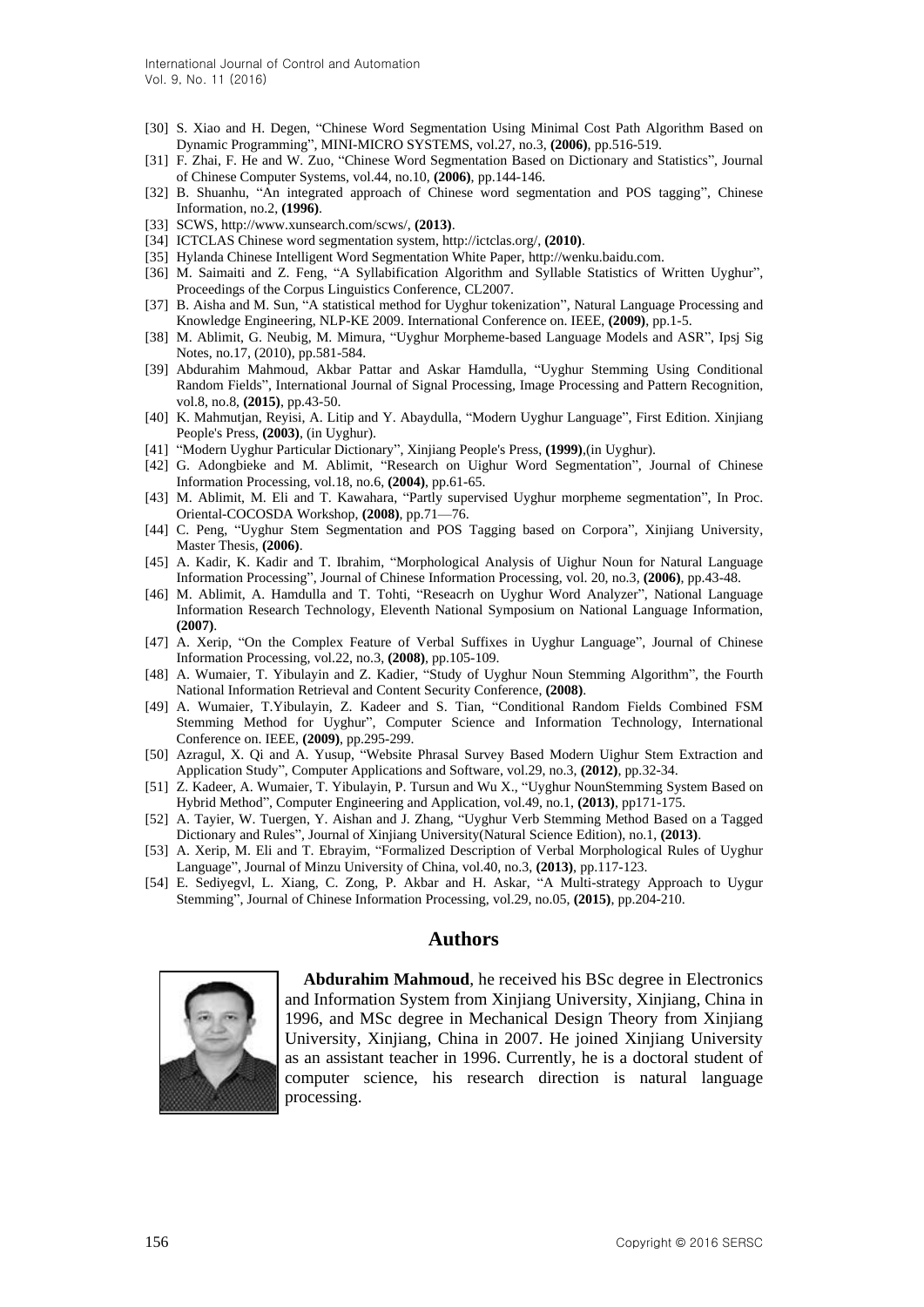

**Abdusalam Dawut**, he received M.S. degree from Tokyo Denki University, Japan, in 2006, and received Ph.D. degree in Education technology from Tokyo Denki University, Tokyo, Japan, in 2009. He is a lecturer at Institute of Software of Xinjiang University since May 2011. His research interests include Education technicalization and imformatization.



Palidan Tuerxun, she received her M. S. degree in 1996 from Liaoning University, China and her Ph.D. degree in 2015 from Northwestern University, China. Since 1992, she has been working as a teacher at Xinjiang University, and since 2004, she was an associate professor in school of software of Xinjiang University. Her research interests are machine learning and Uyghur natural language processing.



**Askar Hamdulla**, he received B.E. in 1996, M.E. in 1999, and Ph.D. in 2003, all in Information Science and Engineering, from University of Electronic Science and Technology of China. In 2010, he was a visiting scholar at Center for Signal and Image Processing, Georgia Institute of Technology, GA, USA. Currently, he is a professor in the School of Software Engineering, Xinjiang University. He has published more than 160 technical papers on speech synthesis, natural language processing and image processing. He is a senior member of CCF and an affiliate member of IEEE.